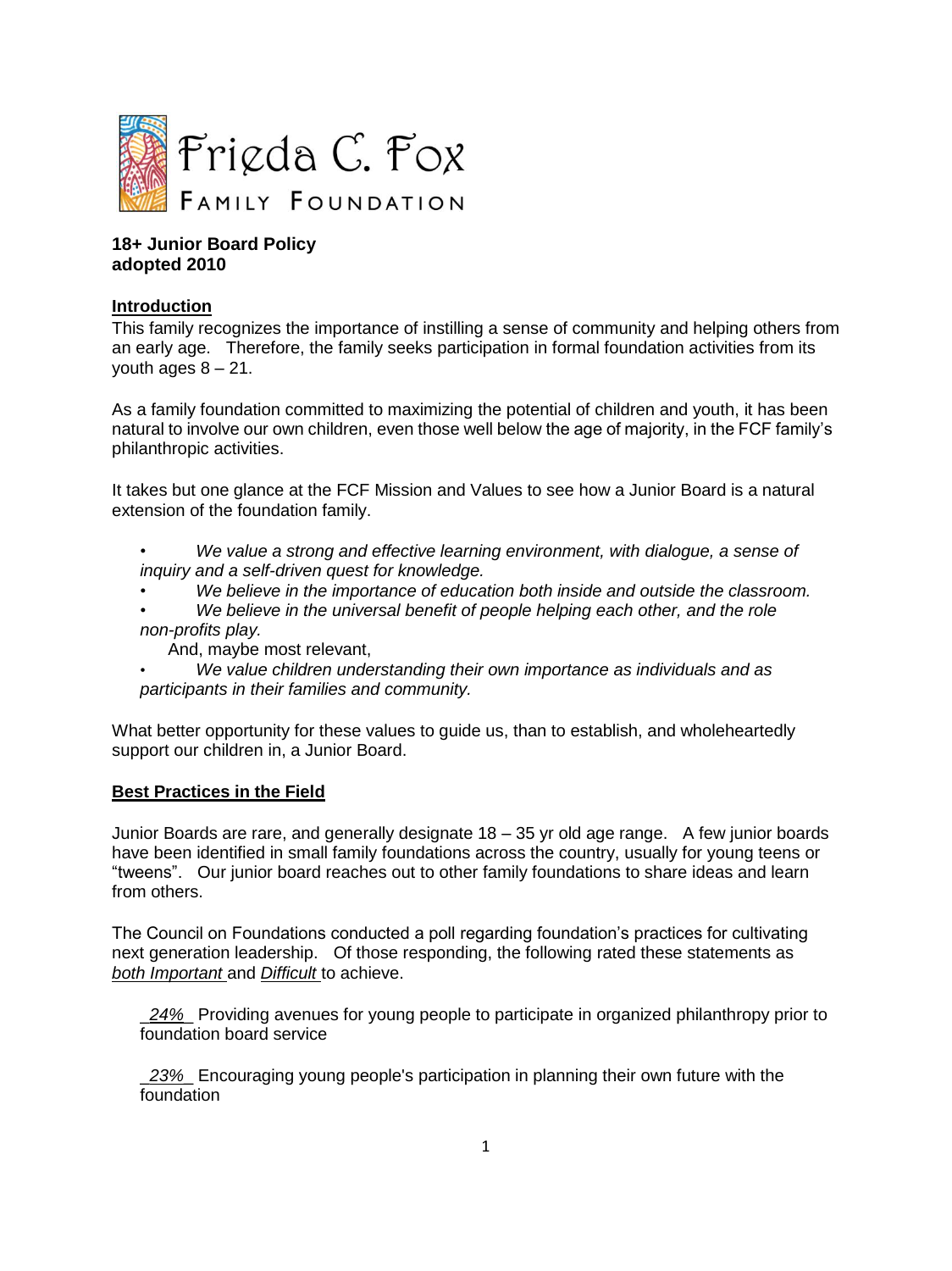\_*18%*\_ Ensuring an advancement track from training roles to full board service.

\_*14%*\_ Mentoring children in giving and volunteering

\_*13%*\_ Informing the entire family about the foundation's work

\_ *9%*\_ Were not concerned about the issue because of a spend out clause or succession plan to non-family leadership.

Therefore, FCF will look to the Junior Board and the 18+ Junior Board as vehicles to cultivate next generation leadership and succession of board members for the foundation.

## **Purpose:**

#### **The Junior Board learns:**

- About philanthropy and how it works
- Skills in grantmaking
- Leadership skills
- Teamwork and communication skills (email, presentation, professional letter writing skills)
- Increased confidence
- Site visit and event skills and opportunities to participate in community efforts
- The important role of non –profits in helping children in their communities who have different experiences, abilities or hardships to overcome.
- About the family business of philanthropic giving and direct client services to non –profits in the community.

**Advisors:** The Junior Board shall have an Adult Advisor who is a current member of the Board of Directors. The Junior Board Advisor is the primary contact for each Junior Board and 18+ Junior Board member.

(Update: 12/07; 12/08; 12/09 - Ingrid continues to serve as the Adult Advisor, on a yearly basis, at the discretion and determination of the Executive Committee).

#### **Eligibility for Membership**

- 1. Membership is extended to family and non-family members by invitation of the Executive Committee, to those who have attained age 18, through age 21 (inclusive), as an additional option for junior board members aging out of the junior board. The busy young adult or college student may take ownership of one or two grants per year, and participate in the family foundation without taking on the governance responsibilities and additional duties required on the board of directors, as an 18+ Junior Board member.
- 2. All proposed members must meet the age requirement and demonstrate adequate responsibility, interest and commitment to the foundation, in the discretion of the Executive Committee, with input from the Junior Board Advisor
- 3. All members will receive a contract for signature, afirming their commitment to the rights and responsibilities of membership on the 18+ committee.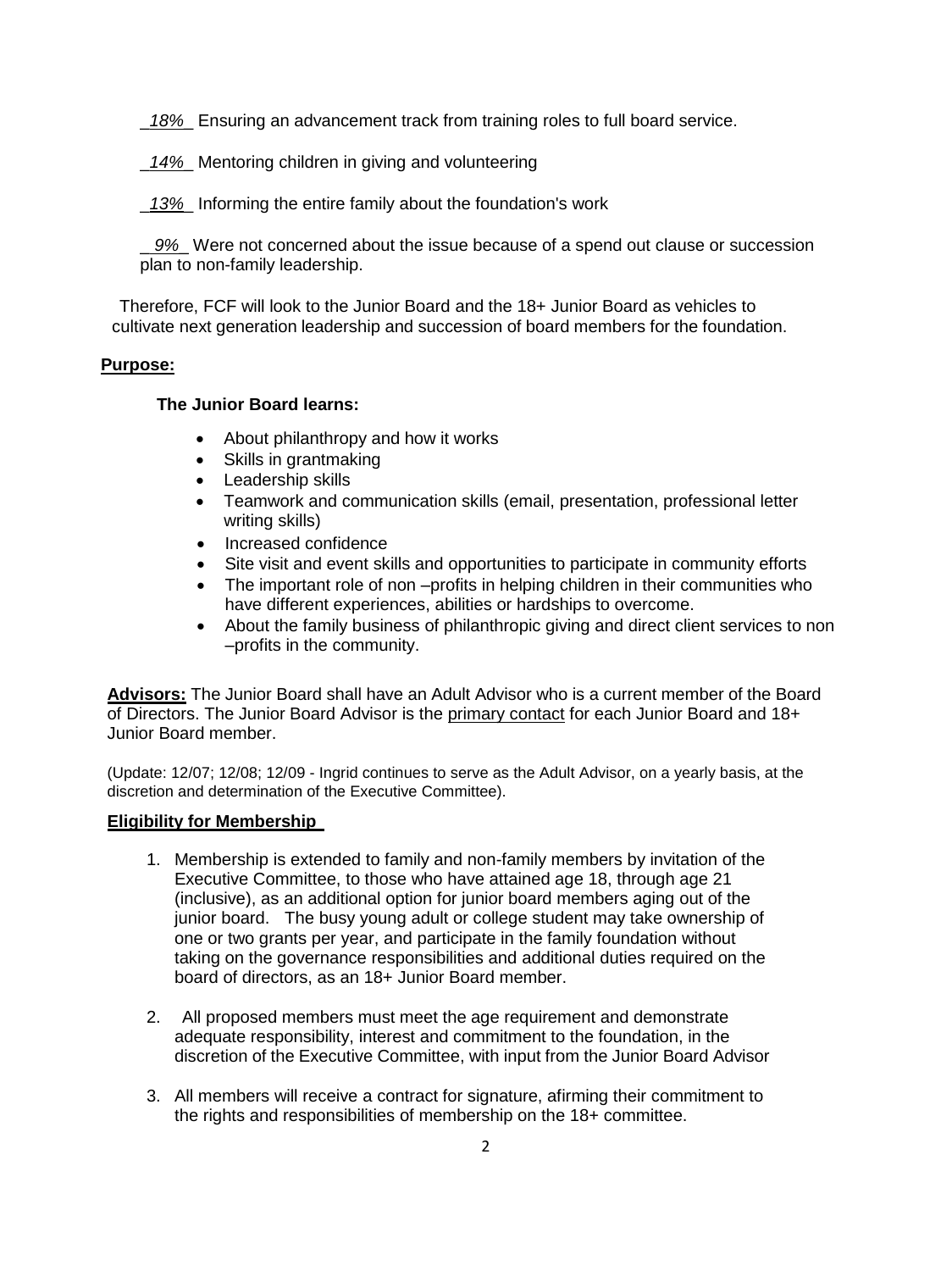# **Grantmaking Rights:**

18+ Junior Board members may request one grant of \$2,000, or two grants of \$1,000 per calendar year for the 501(c)(3) non-profit organization(s) of their choice, subject to the following requirements.

The organization must pass legal due diligence requirements, offer direct services to children and youth that are aligned with the FCF mission and values, and serve children and youth in either of the two counties we serve (Santa Clara County or Los Angeles County) or in the immediate community in which the 18+ member resides or attends college, university or other educational certificate program (within the United States).

Support may be requested in the form of general operating support, program support, or special project support.

## **Responsibilities of the 18+ member:**

- Giving high priority to attending the semiannual meetings of the Board of Directors, attending whenever possible, in person or by video conference if travel does not permit.
- Being responsible for checking email and communicating with other Junior Board members and the Junior Board Advisor.
- Working directly as necessary with the Junior Board advisor by email and phone so he/she can help and assist.
- Researching and doing a site visit at least one 501(c)(3) nonprofit per calendar year that offers direct services to children and youth are aligned with the FCF mission and values, and whose programs serve children and youth in the closer to my residence of the two counties we serve (Santa Clara County or Los Angeles County) or in the immediate community in which he/she resides or attends college, university or other educational certificate program (within the United States).

#### **Grantmaking Process:**

- 1) Member shall submit a grant nomination paragraph to the Advisor, cc'ing Staff, which includes:
	- legal name, address and contact information for the organization
	- description of the type of support I request (general operating or program support)
	- description of the program services they offer that are mission and values aligned
	- description of how I became aware of the nonprofit

 *(note: the nomination form used by the younger Junior Board is NOT required for 18+ members.)*

- 2) Staff will do legal due diligence and reply to the member within one week stating whether the grant passes basic due diligence.
- 3) Junior Board Advisor will review the mission and geographic alignment, and reply to the 18+ member within one week telling me if he/she may proceed. Any questions that arise will be referred by the Junior Board Advisor to the Executive Committee for final determination.
- 4) Once given the green light to proceed, the 18+ member will go prepare his/her PowerPoint presentation and arrange with the Advisor to be on the agenda for the next meeting, OR to schedule a Special Meeting (in person or via webinar) where the member will present the grant request to a quorum of the board.